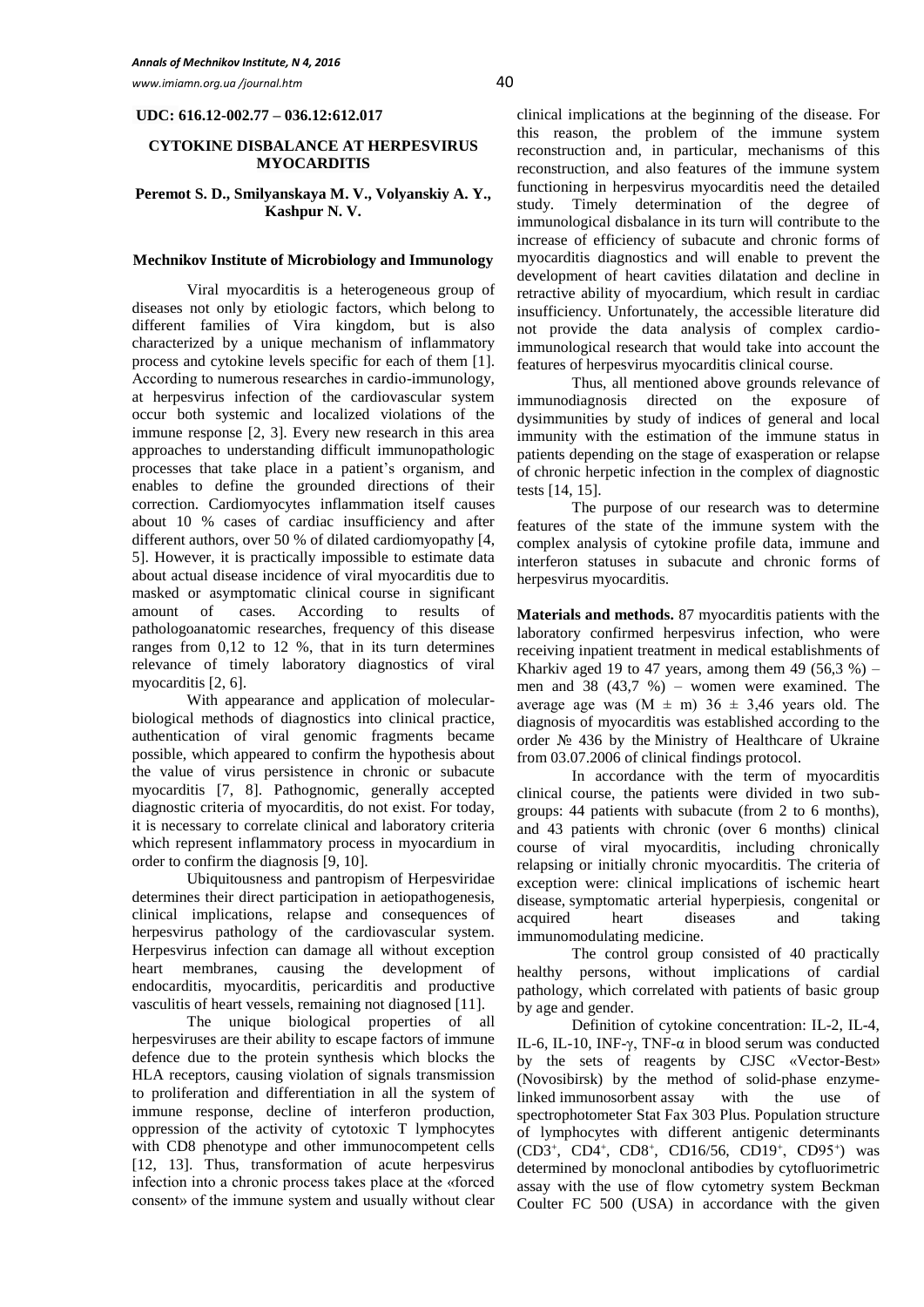instructions. Echocardiographic examination of patients was conducted using Imagic-5000 (Kontron Medical, France).

Obtained data processing was conducted with the use of parametric and non-parametric methods of biostatistics by programs EXEL-2003® and Biostatistics 4.03. The critical level of statistical significance was accepted  $p = 0.05$ .

**Results** According to data of instrumental examination, the patients of both sub-groups had different degrees of cardiac insufficiency implications, which is evidenced by the megascopic sizes of heart cavities: left ventricular end-systolic dimension (LV ESD) and left ventricular end-systolic volume (LV ESV), left ventricular end-diastolic dimension (LV EDD) and left ventricular end-diastolic volume (LV EDV), right atrium, right ventricle and left atrium (RA, RV, LA). The degree of intensity of these changes was higher in the group of patients with chronic clinical course of herpesvirus myocarditis. So, the level of ejection fraction (EF) in this group reached only 55,4 % of the level of the control group, while in subacute it was 22,6 % lower from the echocardiographic indices of the control group. The detailed description of the changes of echocardiographic examination involved in the research is shown in Table 1.

**Table1. Indices of central hemodynamics in patients with herpesvirus infectious myocarditis (according to echo data)**

|                 | Patients with herpesvirus infectious myocarditis |                     |                        |
|-----------------|--------------------------------------------------|---------------------|------------------------|
| <b>Index</b>    | Subacute $(n=44)$                                | Chronic $(n=43)$    | Control group $(n=40)$ |
| $LV EDD$ (cm)   | $5,1 \pm 0,1$                                    | $6,6 \pm 0,15*$     | $4,9\pm0,14$           |
| $LV$ ESD $(cm)$ | $3,2\pm0,12$                                     | $5,6 \pm 0.15*$     | $3,1\pm0,11$           |
| $LV$ EDV $(ml)$ | $124.0 \pm 6.47*$                                | $233,2\pm10,25$ *** | $114,1\pm5,65$         |
| $LV$ ESV (ml)   | $50.4 \pm 4.04$                                  | $152.6 \pm 10.16$   | $46,7\pm3,28$          |
| EF(%)           | $49,6 \pm 1,7$ *                                 | $35,5 \pm 1,33$ *** | $64,1\pm1,2$           |
| $RA$ (cm)       | $2,8\pm0,13$                                     | $4,2\pm0,27$        | $2,4\pm0,02$           |
| $RV$ (cm)       | $2,5\pm0,06$                                     | $3,5\pm0,19*$       | $2,4\pm0,05$           |
| $LA$ (cm)       | $3,1\pm0,13$                                     | $4,7\pm0,36*$       | $3,1\pm0.05$           |

Note: \*- authenticity of divergences between indices in sub-groups of the sick and control groups \*\*- authenticity of divergences between the indices of patients with different forms of herpesvirus myocarditis clinical course.

The decline of retractive ability of myocardium it not only an exceptional result of inflammatory process of cardiomyocyte but is also the consequence of cascade immunological changes which are the result of protracted viral persistence [16]. It is precisely herpesvirus persistence that has a determining influence on the character of clinical course of myocardial inflammatory process, causing progression of the disease due to forming inadequate immune answer that makes impossible the elimination of virus out of cardiomyocytes as it takes place at myocarditis, caused by representatives of other families of viruses [17, 18].

The course of inflammatory process with providing intercellular co-operation of activated immunocytes is regulated by a complicated system of socalled cytokines – inflammation neuromediators of albuminous nature. Today over 200 cytokines are already known and every year their amount is increasing. It is common that the character of immune answer at myocarditis is determined by balance of the T-helpers of the 1-st and 2-nd types (Th1, Th2). IL-2, IL-6, TNF- $\alpha$ , INF belong to Th1 producers. The indicated cytokines activate macrophages, NK-cells, maturation of cytotoxic T-lymphocytes-killers, providing the development of cellular immune answer mainly, including at an intracellular infection which is herpesvirus infection.

Instead, IL-4 та IL-10, that are accountable for the development of humoral response, including production of IgE, are producted by Th2. In addition, IL-10 is an inhibitor in relation to Th1. Therefore, it seems grounded to estimate Th1 functional activity of the production of most meaningful regulatory proinflammatory cytokines: ТNF-α, INF and IL-2, IL-6, and Th2 – of the production of IL-10 or IL-4.

The levels of pro- and anti-inflammatory cytokines in patients with herpesvirus myocarditis were analysed. The data obtained indicates the disbalance in their system, which above all is characterized by a considerable level increase of pro-inflammatory IL-6 up to  $134,09 \pm 22,72$  pg/ml (control level  $11,83 \pm 1,64$ ) pg/ml) and in relation to moderate growth of levels of IL-2 та TNF-α at subacute myocarditis (Table 2).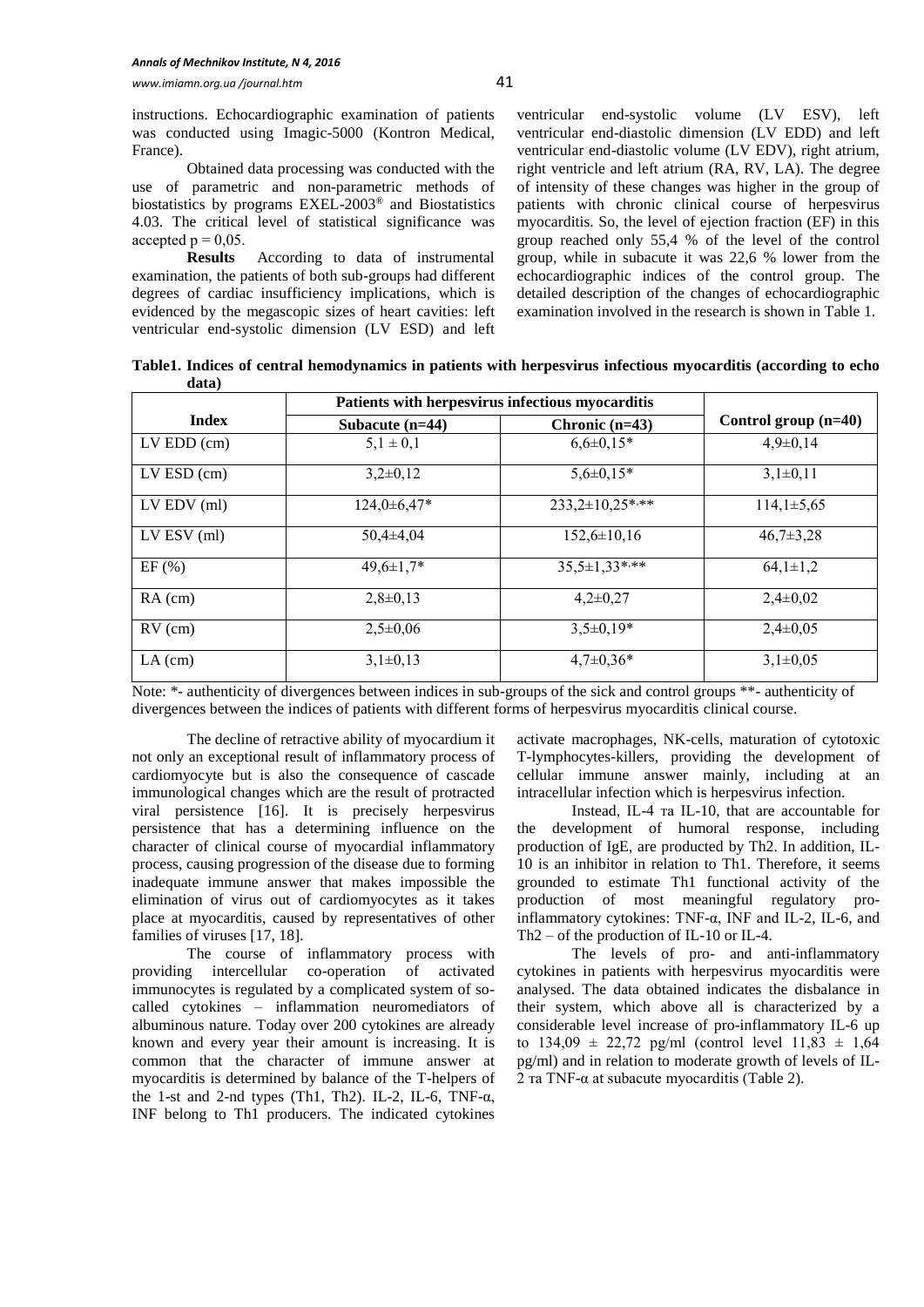| Index,                                                                       | Patients with herpesvirus infectious myocarditis              |                       | Control group $(n=40)$                                                                                                             |
|------------------------------------------------------------------------------|---------------------------------------------------------------|-----------------------|------------------------------------------------------------------------------------------------------------------------------------|
| pg/ml                                                                        | Subacute $(n=44)$                                             | Chronic $(n=43)$      |                                                                                                                                    |
| TNF- $\alpha$                                                                | $78,46 \pm 8,21$ ***                                          | $68,14 \pm 6,81*$     | $40,62 \pm 6,23$                                                                                                                   |
| INF- $\gamma$                                                                | $48,20 \pm 3,75$ ***                                          | $57,14 \pm 4,37$      | $59,22 \pm 9,46$                                                                                                                   |
| $IL-2$                                                                       | 72,33±6,81*,**                                                | 51,68±9,54*           | $30,02 \pm 0,84$                                                                                                                   |
| $IL-4$                                                                       | $51,86 \pm 9,22*$                                             | $91,76 \pm 12.75$ *** | $31,46 \pm 2,52$                                                                                                                   |
| $IL-6$                                                                       | $134,09 \pm 22.72$ ***                                        | $98,21 \pm 27,64*$    | $11,83 \pm 1,64$                                                                                                                   |
| $IL-10$<br>$\mathbf{v}$ , and $\mathbf{v}$ and $\mathbf{v}$ and $\mathbf{v}$ | $7,26 \pm 1,02^*$<br>$\cdot$ $\cdot$ $\cdot$<br>$\sim$ $\sim$ | $10,94 \pm 0,23$ *,** | $3,58 \pm 0,11$<br>the contract of the contract of the contract of the contract of the contract of the contract of the contract of |

**Table 2. Characteristic of cytokine status in patients with herpesvirus infectious myocarditis**

Note: \*- authenticity of divergences between indices in sub-groups of the sick and control groups \*\*- authenticity of divergences between the indices of patients with different forms of herpesvirus myocarditis clinical course

Such increase in level of IL-6, in our opinion, is explained by action dualism of this interleukine, which pro-inflammatory effect on the final stage of inflammation course changes to anti-inflammatory. As a result, in a complex with IL-10 it limits the secretion of TNF-α. For this reason, its level remains high at chronic herpesvirus myocarditis and exceeds the level of the control group by over 8 times. In addition, there is an increase of levels of anti-inflammatory IL-4, IL-10 cytokines at the chronic form of herpesvirus myocarditis course by 2,9 and 3,1 times respectively. At the same time, the level of IL-10 increased not only in comparison with the level of the control group but also almost 2 times exceeded the proper index at subacute myocarditis.

Some researchers believe that high level of TNFα plays an important role in the progress of myocarditis due to the cytopathic effect on cardiomyocytes, especially in combination with interferon. It is known that INF-γ limits viral shedding on undamaged cardiomyocytes due to blocking their ribosomal synthesis. However, among the patients with evolving course of herpesvirus myocarditis the dynamics of interferon level changes had certain features. INF-γ is a pro-inflammatory interleukine, and thus it was expected to have higher level at subacute myocarditis in comparison with chronic. Instead, its decline was discovered; in patients with subacute course the index value was the lowest. In our opinion, this phenomenon can be related to serious course of disease. All the examined patients had different degrees of cardiac insufficiency. At serious forms of course, formation of cardiac insufficiency can be mainly observed together with the increase of TNF-α levels and to a lesser extent of INF-γ, that can be the result of mast cells activity and in

its turn to influence the synthesis of collogen and processes of myocardium remodeling.

According to the result of our researches in the three examined groups, the level of the given cytokine was the highest in the group of patients with chronic myocarditis. It accords with the promulgated data that evidences to interferon accumulation in the area of inflammation at acute myocarditis with its subsequent release into bloodstream at the change of inflammation to cardiosclerosis in the conditions of advance and chronization of infectious myocarditis.

According to numerous studies, during the acute stage of viral myocarditis the reactions of cellular component of immune system become activated, which is accompanied by production of pro-inflammatory cytokines [9]. In case of infectious herpesvirus myocarditis, rapid elimination of virus does not occur.

It is connected with lymphotrophy of this virus family and the development of virus-challenged immunosuppressive state that result in a more protracted term of stay of viral particles both in blood and in cardiomyocytes. In its turn, this feature is a pre-condition of formation of chronic infectious myocarditis with classic clinicopathologic constituents of inflammation signs in myocardium and formation of the secondary metainfective immunodeficiency.

It is confirmed by the data got from the patients whose term of disease exceeded 2 months. The dynamics analysis of pro-inflammatory and anti-inflammatory cytokines levels at subacute and chronic herpesvirus myocarditis testifies to transformation of the immune answer into a humoral type as evidenced in the obtained data of population and sub-population composition structure of lymphocytes (Table 3).

**Table 3. Characteristic of membrane phenotype of lymphocytes in blood of patients with herpesvirus infectious myocarditis**

| Sub-populations of | Patients with herpesvirus infectious myocarditis |                  |                        |
|--------------------|--------------------------------------------------|------------------|------------------------|
| lymphocytes, %     | Subacute $(n=44)$                                | Chronic $(n=43)$ | Control group $(n=40)$ |
| $CD3+$             | $73.3 \pm 1.42$                                  | $70.9 \pm 2.73$  | $70.6 \pm 1.76$        |
| $CD3+CD4+$         | $44.2 \pm 1.46$                                  | $40.4 \pm 3.16$  | $40.8 \pm 2.31$        |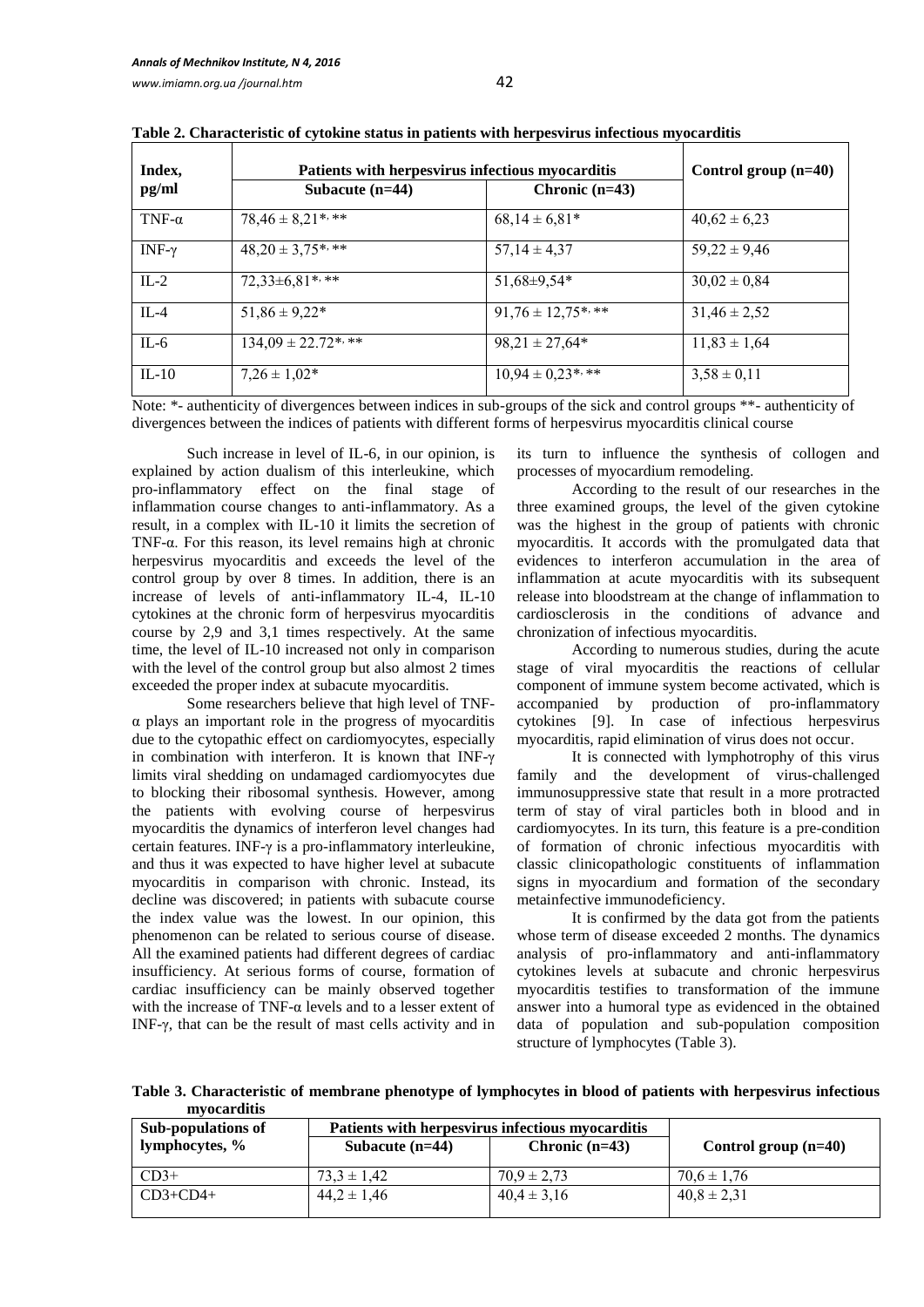#### *Annals of Mechnikov Institute, N 4, 2016*

*www.imiamn.org.ua /journal.htm* 43

| $CD3+CD8+$    | $26.3 \pm 1.38$       | $26.8 \pm 2.57$   | $27.9 \pm 2.98$ |
|---------------|-----------------------|-------------------|-----------------|
| CD3-CD16/56   | $11.7 \pm 1.16*$      | $14.1 \pm 1.84$   | $16.2 \pm 1.91$ |
| $CD3+CD16/56$ | $4.9 \pm 0.67$ ***    | $6.2 \pm 1.18*$   | $13.8 \pm 2.96$ |
| $CD19+$       | $12.1 \pm 1.31$       | $12.6 \pm 1.42^*$ | $9.7 \pm 0.59$  |
| $CD3+CD25+$   | $6.8 \pm 1.20$ ***    | $2,5 \pm 0,43$    | $3,2 \pm 0.29$  |
| $CD3+CD95+$   | $26.0 \pm 4.47$ *, ** | $21.0 \pm 3.12^*$ | $7.8 \pm 1.43$  |

Note: \*- authenticity of divergences between indices in sub-groups of the sick and control groups \*\*- authenticity of divergences between the indices of patients with different forms of herpesvirus myocarditis clinical course.

Analysis of indices of T-cell helpers with phenotype CD3+CD4+ and cytotoxic T lymphocytes with phenotype CD3+CD8+ discovered the increase of CD3+CD4+ level in the sub-group of patients with subacute course of herpesvirus myocarditis. This circumstance testifies to stimulation of the immune system in reply to a viral antigen and confirms the development of hyper reactive syndromes. However, changes level of the indicated sub-populations of lymphocytes is not reliable, and that is why cannot be examined as diagnostically meaningful.

Instead, sub-population composition of natural killers underwent greater changes. On the basis of the confirmed herpesvirus etiology of the examined patients, an increase in the level of NK-lymphocytes with phenotype CD3-CD16/56 and TNK-lymphocytes with phenotype CD3+CD16/56 in both groups of patients with myocarditis would have been expected. Nevertheless, the decline in levels of the indicated sub-populations of lymphocytes in peripheral blood was discovered. At the same time, the level of these changes was reliable in the group of patients with subacute course of herpesvirus myocarditis, while in the chronic group it had a tendency character. The discovered feature of immunological disbalance testifies not only to a certain degree of immunodeficient state but also to the development of autoimmune process. In this case, immunodepressive syndrome, which is accompanied by a system autoimmune reaction, can be examined not only as a factor of assistance of viral persistence but also as a factor of risk of inflammation progress and formation of cardiac insufficiency.

As the result of the conducted research, the increase in number of CD3+CD95+ lymphocytes of peripheral blood at myocarditis was discovered, especially in the group of patients with subacute herpesvirus myocarditis with its level exceeding the index of the control group by 3,3 times, and at chronic course – by 2,7 times. We consider that determination of CD95+ expression already has a prognostic value during the first signs of cardiac insufficiency. An increase in level of the indicated receptor is the evidence of active rejection process of defective and infected cardiomyocytes, which clinical displays are signs of cardiac insufficiency and decline of myocardium retractive ability.

**Conclusion.** Thus, determination of cytokine in blood serum at infectious myocarditis of herpesvirus nature has a high diagnostic value and can compete with invasion and instrumental methods of diagnostics. Disbalance in the system of cytokines at herpesvirus myocarditis is a universal reaction of the immune system which is characterized by the increased levels of proinflammatory cytokines against the moderate decline of anti-inflammatory, and the increase in concentration of ІL-10 in combination with the level of lymphocytes of membrane phenotype CD3+CD95+ can be used as a diagnostic criterion of chronization course of disease.

Understanding the pathogenesis of viral myocarditis at cellular level matters for the development and optimization of methods of laboratory diagnostics and forms a basis for determining prognosis of a disease course and choice of treatment tactic.

# **UDC: 616.12-002.77 – 036.12:612.017 CYTOKINE DISBALANCE AT HERPESVIRUS MYOCARDITIS**

## **Peremot S. D., Smilyanskaya M. V., Volyanskiy A. Y., Kashpur N. V.**

Viral myocarditis is a heterogeneous group of diseases not only by etiologic factors, which belong to different families of Vira kingdom, but is also characterized by a unique mechanism of inflammatory process and cytokine levels specific for each of them. According to numerous researches in сardio-immunology, at herpesvirus infection of the cardiovascular system occur both systemic and localized violations of the immune response. Unfortunately, the accessible literature did not provide the data analysis of complex cardio-immunological research that would take into account the features of herpesvirus myocarditis clinical course. This grounds relevance of immunodiagnosis directed on the exposure of dysimmunities by study of indices of general and local immunity with the estimation of the immune status in patients depending on the stage of exasperation or relapse of chronic herpetic infection in the complex of diagnostic tests. The purpose of our research was to determine features of the state of the immune system with the complex analysis of cytokine profile data, immune and interferon statuses in subacute and chronic forms of herpesvirus myocarditis. **Materials and methods.** 87 myocarditis patients who were receiving inpatient treatment in medical establishments of Kharkiv were examined. The average age was  $(M \pm m)$  36  $\pm$  3,46 years old. The diagnosis of myocarditis was established according to the order № 436 by the Ministry of Healthcare of Ukraine from 03.07.2006 of clinical findings protocol. In accordance with the term of myocarditis clinical course, the patients were divided in two sub-groups: 44 patients with subacute (from 2 to 6 months), and 43 patients with chronic (over 6 months) clinical course of viral myocarditis. The control group correlated with patients of basic group by age and gender and consisted of 40 practically healthy persons without implications of cardial pathology. Definition of cytokine concentration: IL-2, IL-4, IL-6, IL-10, INF-γ, TNF-α in blood serum was conducted by the method of solid-phase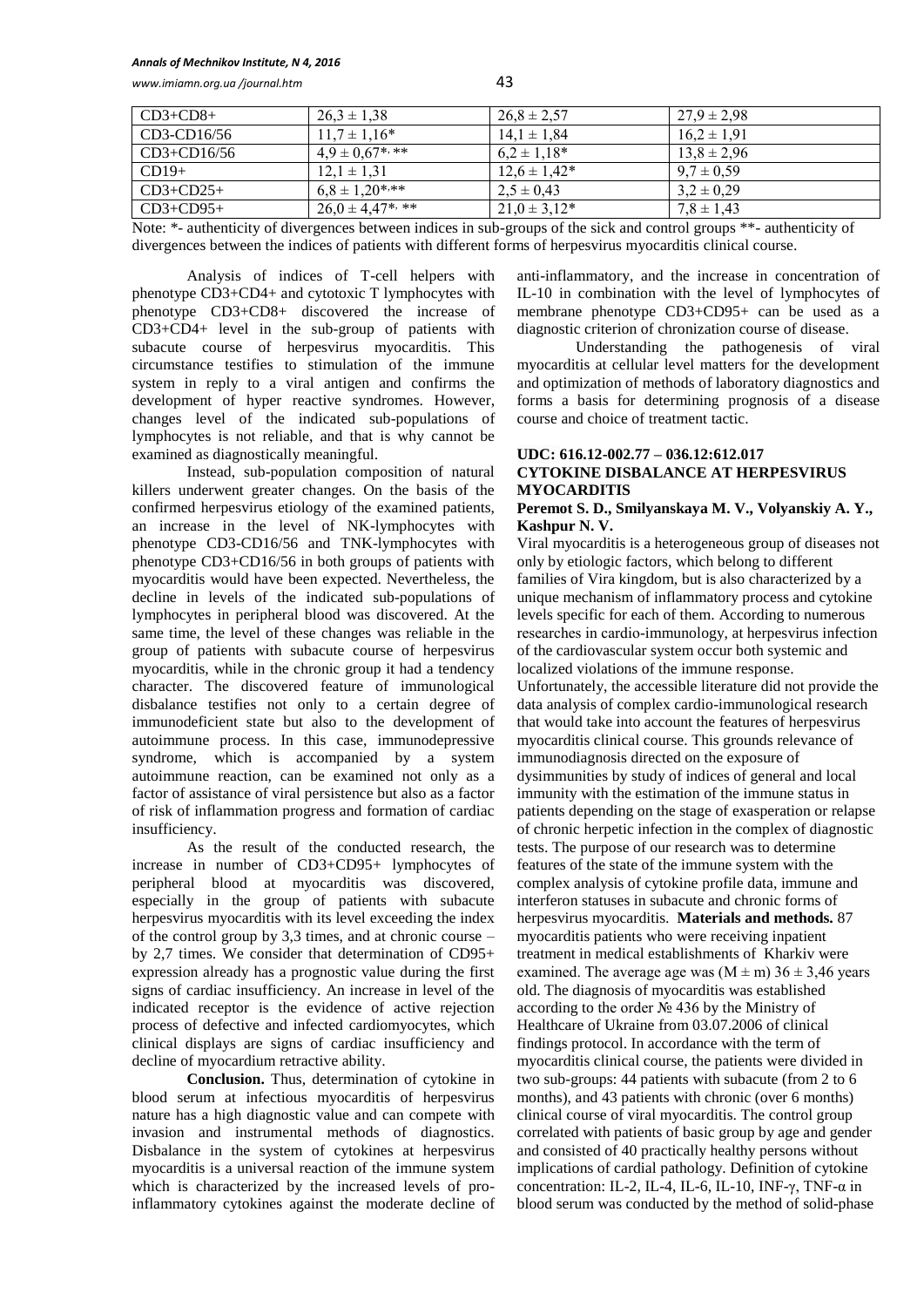#### *Annals of Mechnikov Institute, N 4, 2016*

*www.imiamn.org.ua /journal.htm* 44

enzyme-linked immunosorbent assay, population structure of lymphocytes with different antigenic determinants (CD3+, CD4+, CD8+, CD16/56, CD19+, СD95<sup>+</sup> ) was determined by monoclonal antibodies by cytofluorimetric assay. Obtained data processing was conducted with the use of parametric and non-parametric methods of biostatistics by programs EXEL-2003® and Biostatistics 4.03. **Results and discussion.** The data obtained indicates the disbalance in their system, which above all is characterized by a considerable level increase of pro-inflammatory IL-6 up to  $134,09 \pm 22,72$  pg/ml (control level  $11,83 \pm 1,64$  pg/ml) and in relation to moderate growth of levels of IL-2 та TNF-α at subacute myocarditis. Such increase in level of IL-6 can take place due to the change of pro-inflammatory effect to antiinflammatory in a remote period. In a complex with IL-10 IL-6 limits the secretion of TNF-α. For this reason, its level remains high at chronic herpesvirus myocarditis and exceeds the level of the control group by over 8 times. In addition, there is an increase of levels of antiinflammatory IL-4, IL-10 cytokines at the chronic form of herpesvirus myocarditis course by 2,9 and 3,1 times respectively. At the same time, the level of IL-10 increased not only in comparison with the level of the control group but also almost 2 times exceeded the proper index at subacute myocarditis. Instead of the predicted INF-γ level rise, its decline was discovered, in patients with subacute course the index value was the lowest. This phenomenon can be the result of mast cells activity and in its turn influences the synthesis of collogen and processes of myocardium remodeling. Analysis of sub-population composition of lymphocytes discovered the increase in number of CD3+CD95+ lymphocytes of peripheral blood at myocarditis, especially in the group of patients with subacute herpesvirus myocarditis with its level exceeding the index of the control group by 3,3 times, and at chronic course – by 2,7 times. We consider that determination of CD95+ expression already has a prognostic value during the first signs of cardiac insufficiency. An increase in level of the indicated receptor is the evidence of active rejection process of defective and infected cardiomyocytes, which clinical displays are signs of cardiac insufficiency and decline of myocardium retractive ability. **Conclusion.** Thus, determination of cytokine in blood serum at infectious myocarditis of herpesvirus nature has a high diagnostic value and can compete with invasion and instrumental methods of diagnostics. Disbalance in the system of cytokines at herpesvirus myocarditis is a universal reaction of the immune system which is characterized by the increased levels of pro-inflammatory cytokines against the moderate decline of anti-inflammatory, and the increase in concentration of ІL-10 in combination with the level of lymphocytes of membrane phenotype CD3+CD95+ can be used as a diagnostic criterion of chronization course of disease. Understanding the pathogenesis of viral myocarditis at cellular level matters for the development and optimization of methods of laboratory diagnostics and forms a basis for determining prognosis of a disease course and choice of treatment tactic.

**Key words:** herpesvirus myocarditis, immunological disbalance.

### **References**

1. Blauwet L.A., Cooper L.T. Myocarditis // Prog. Cardiovasc. Dis. 2010. Vol. 54 (2). P. 274–288. URL: <https://www.ncbi.nlm.nih.gov/pubmed/20109598> - u.pdf (request date 10.09.2016)

2. Kovalenko VN, Nesukay EG, Gavrilenko TI, Chernyuk SV, Yakushko LV, Ryzhkova NA. The distinctive features of immune status in patients with acute and chronic diffuse myocarditis. // Ukrainian journal of cardiology 2011. Vol. 5. P.7–10

3. Kuhl U., Pauschinger M., Seeberg B. et al. Viral persistence in the myocardium is associated with progressive cardiac dysfunction // Circulation. 2005. Vol. 112. P. 1965–1970.

4. Elamm C., Fairweather D.L., Cooper L.T. Pathogenesis and diagnosis of myocarditis // Heart. 2012. Vol. 96. P. 835—840. URL: <https://www.ncbi.nlm.nih.gov/pubmed/22442199> [-u.pdf](https://www.ncbi.nlm.nih.gov/publmed/17015795-u.pdf) (request date 05.09.2016)

5. Bobbert P., Scheibenbogen C., Jenke A. et al. Adiponectin expression in patients with inflammatory cardiomyopathy indicates favorable outcome and inflammation control // Eur. Heart J. 2011. Vol. 32 (9). P. 1134–1147.

6. Reinfenberg K., Lehr H.A., Torzewski M. et al. Interferon–gamma induces chronic active myocarditis and cardiomyopathy in transgenic mice // Amer. J. Pathol. 2007. Vol. 171 (2). P. 463–472. URL: <https://www.ncbi.nlm.nih.gov/.../PMC1934522/> -u.pdf (request date 05.10.2016)

7. Antonova T.V., Zhevnerova N.S. Viral myocarditis: etiology and pathogenesis, problems of diagnostics.Journal Infectology. 2013. Vol. 5(2). P.13-21. 8. Bowles N.E., Ni J., Kearney D.L. et al. Detection of viruses in myocardial tissues by polymerase chain reaction: evidence of adenovirus as a common cause of myocarditis in children and adults // J. Amer. Coll. Cardiol. 2003. Vol. 42. P. 466–472. URL: [https://www.ncbi.nlm.nih.gov/pubmed/12906974 -u.pdf](https://www.ncbi.nlm.nih.gov/pubmed/12906974%20-u.pdf) (request date 04.10.2016)

9. Yancy C.W., Jessup M., Bozkurt B. et al. 2013 ACCF/AHA guideline for the management of heart failure: a report of the American College of Cardiology Foundation/American Heart Association Task Force on Practice Guidelines // J. Am. Coll. Cardiol. 2013. Vol. 62. P.147-239. URL:

<https://www.ncbi.nlm.nih.gov/publmed/17015795-u.pdf> (request date 05.09.2016)

10. Kovalenko VN, Nesukay EG, Chernyuk SV.Myocarditis: new approaches to resolve the actual problem // Ukrainian journal of rheumatology. 2009. Vol. 1. P.11–16.

11. Mahrholdt H., Wagner A., Deluigi C.C. et al.

Presentation, patterns of myocardial damage and clinical course of viral myocarditis// Circulation. 2006. Vol. 108. P. 54–59. URL:

[https://www.ncbi.nlm.nih.gov/pubmed/17015795](https://www.ncbi.nlm.nih.gov/pubmed/17015795%20-%20u.pdf) - u.pdf (request date 07.10.2016)

12. Krueger G.R.F., Rojo J., Buja L.M., Lassner D., Kuhl U. Human herpesvirus-6 (HHV-6) is a possible cardiac pathogen: an immunohistological and ultrastructural study